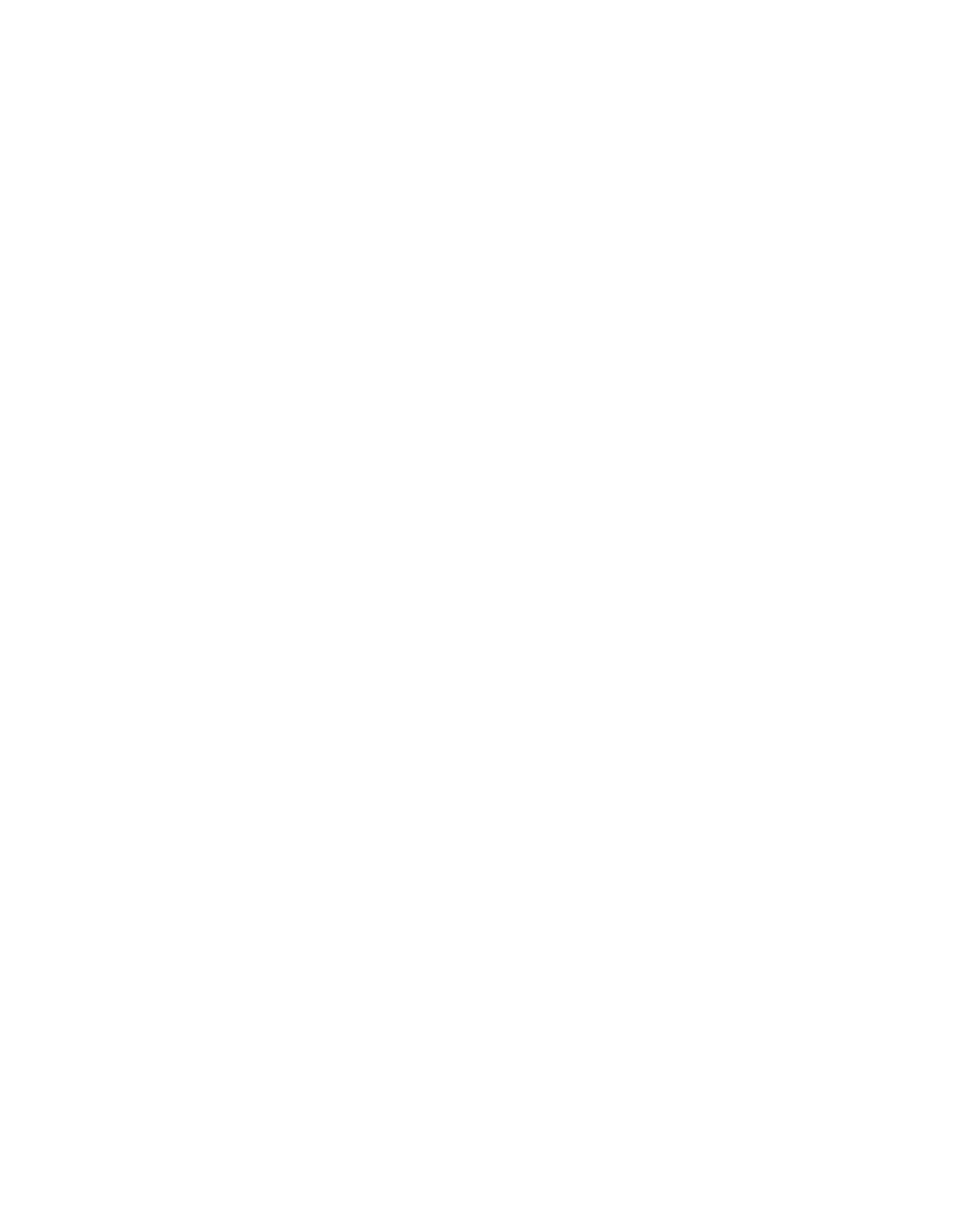Total Fund Composite

Market Value: \$2,866.4 Million and 100.0% of Fund

|                                                          | <b>Asset Class</b>      | Market Value<br>$($ \$) | 3 Mo Net<br>Cash Flows (\$) | % of Portfolio | Policy % |
|----------------------------------------------------------|-------------------------|-------------------------|-----------------------------|----------------|----------|
| <b>Total Fund Composite</b>                              |                         | 2,866,355,308           | 2,780,874,370               | 100.0          | 100.0    |
| <b>Total Fund Composite excl. Member Funds</b>           |                         | 2,863,138,654           | 2,831,779,201               | 99.9           | 100.0    |
| <b>Total Equity Composite</b>                            |                         | 1,857,721,952           | 1,837,530,531               | 64.8           | 65.0     |
| <b>U.S. Equity Composite</b>                             |                         | 1,039,453,893           | 1,016,920,081               | 36.3           | 36.0     |
| Rhumbline Russell 200                                    | Large-Cap Core          | 726,195,731             | 706,006,223                 | 25.3           | 25.0     |
| Rhumbline Russell Midcap                                 | Mid-Cap Core            | 256,460,861             | 254,863,171                 | 8.9            | 9.0      |
| Rhumbline S&P 600                                        | Small-Cap Core          | 56,797,301              | 56,050,688                  | 2.0            | 2.0      |
| Non-U.S. Equity Composite                                |                         | 818,268,059             | 820,610,450                 | 28.5           | 29.0     |
| <b>International Developed Equity Composite</b>          |                         | 538,596,751             | 536,410,450                 | 18.8           | 19.0     |
| SSGA World ex US                                         | Non-U.S. Large-Cap Core | 454,919,053             | 452,559,913                 | 15.9           | 16.0     |
| SSGA World ex US Small                                   | Non-U.S. Small-Cap Core | 83,677,698              | 83,850,536                  | 2.9            | 3.0      |
| <b>Emerging Markets Equity Composite</b>                 |                         | 279,671,308             | 284,200,000                 | 9.8            | 10.0     |
| <b>SSGA MSCI EM</b>                                      | <b>Emerging Markets</b> | 224,123,996             | 229,200,000                 | 7.8            | 8.0      |
| <b>SSGA EM Small</b>                                     | <b>EM Small-Cap</b>     | 55,547,312              | 55,000,000                  | 1.9            | 2.0      |
| <b>Total Fixed Income Composite</b>                      |                         | 842,816,836             | 841,535,831                 | 29.4           | 30.0     |
| <b>Rate Sensitive Composite</b>                          |                         | 758,415,419             | 756,930,574                 | 26.5           | 27.0     |
| <b>Treasury Inflation Protected Securities Composite</b> |                         | 83,546,693              | 83,199,540                  | 2.9            | 3.0      |
| <b>SSGA TIPS</b>                                         | <b>TIPS</b>             | 83,546,693              | 83,199,540                  | 2.9            | 3.0      |
| <b>Core Fixed Income Composite</b>                       |                         | 674,868,726             | 673,731,034                 | 23.5           | 24.0     |
| <b>SSGA Intermediate Credit</b>                          | Int. Fixed Income       | 255, 161, 644           | 255, 167, 754               | 8.9            | 9.0      |
| SSGA Intermediate Treasury                               | Int. Fixed Income       | 168,392,811             | 168,234,158                 | 5.9            | 6.0      |
| <b>SSGA Securitized</b>                                  | <b>MBS Fixed Income</b> | 166,780,354             | 166,969,582                 | 5.8            | 6.0      |
| <b>SSGA Long Treasury</b>                                | Long-Term Fixed Income  | 84,533,917              | 83,359,541                  | 2.9            | 3.0      |
| <b>Credit Fixed Income Composite</b>                     |                         | 84,401,417              | 84,605,257                  | 2.9            | 3.0      |
| <b>Emerging Markets Debt Composite</b>                   |                         | 84,401,417              | 84,605,257                  | 2.9            | 3.0      |
| <b>SSGA EM Global Diversified</b>                        | <b>EM Fixed Income</b>  | 84,401,417              | 84,605,257                  | 2.9            | 3.0      |
| <b>Real Estate Composite</b>                             |                         | 151,042,045             | 141,661,132                 | 5.3            | 5.0      |
| <b>Core Real Estate Composite</b>                        |                         | 151,042,045             | 141,661,132                 | 5.3            | 5.0      |
| <b>Public Real Estate Composite</b>                      |                         | 103,035,709             | 97,171,414                  | 3.6            | 2.0      |
| SSGA FTSE NAREIT                                         | U.S. REIT               | 103,035,709             | 97,171,414                  | 3.6            | 2.0      |
| <b>Private Real Estate Composite</b>                     |                         | 48,006,336              | 44,489,719                  | $1.7$          | 3.0      |
| Principal USPA Fund                                      | Core Real Estate        | 48,006,336              | 44,489,719                  | 1.7            | 3.0      |
| <b>Transition Composite</b>                              |                         | 8,335,006               | 7,828,891                   | $0.3\,$        | 0.0      |
| <b>Member Funds Composite</b>                            |                         | 3,216,654               | $-50,904,830$               | 0.1            | 0.0      |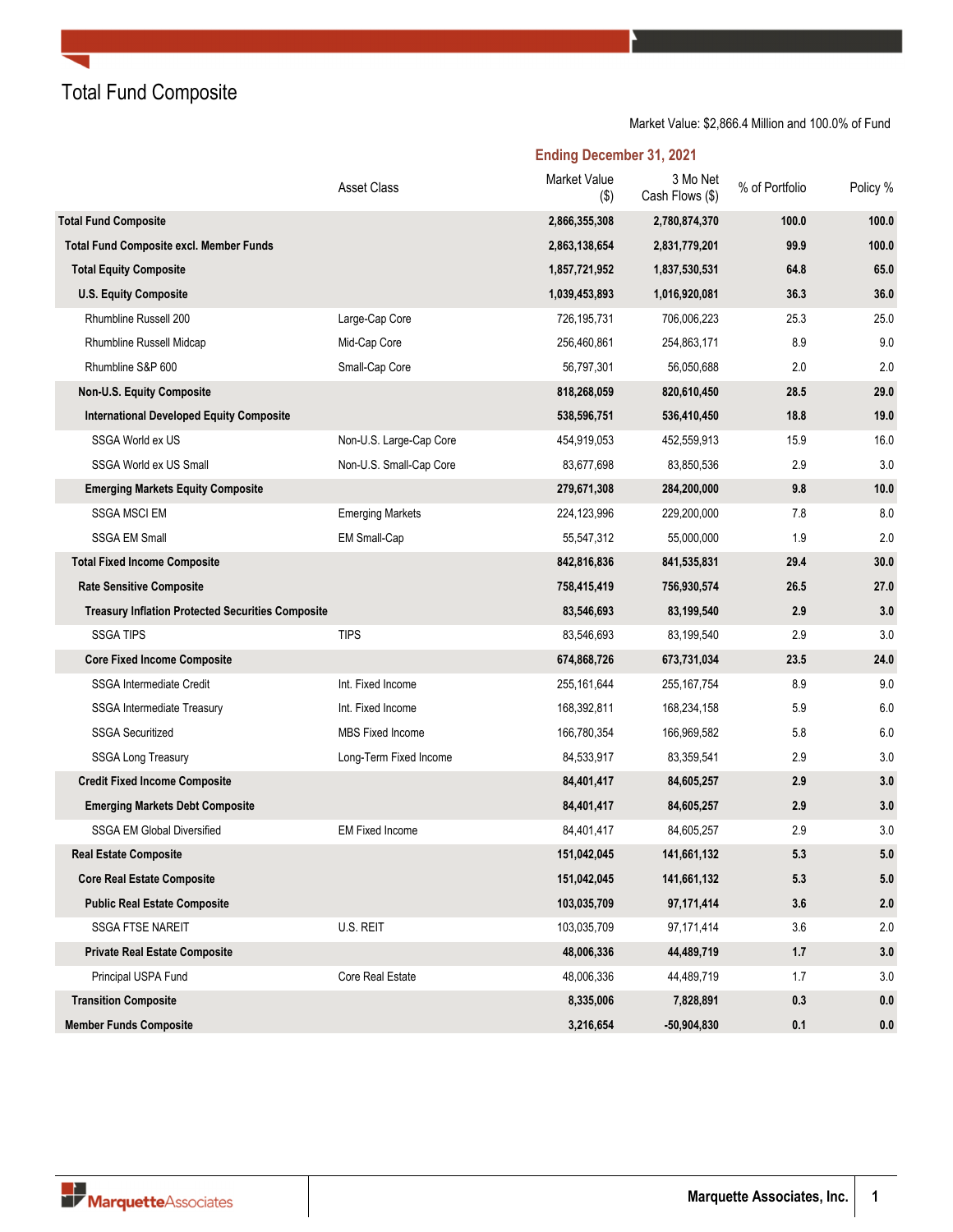

Market Value: \$2,866.4 Million and 100.0% of Fund

|                                     | Current         | Policy          | <b>Difference</b> | $\%$    |
|-------------------------------------|-----------------|-----------------|-------------------|---------|
| U.S. Equity Composite               | \$1,039,453,893 | \$1,031,887,911 | \$7,565,982       | 0.3%    |
| Non-U.S. Equity Composite           | \$818,268,059   | \$831,243,039   | $-$12,974,980$    | $-0.5%$ |
| <b>Total Fixed Income Composite</b> | \$842,816,836   | \$859,906,593   | $-$17,089,756$    | $-0.6%$ |
| Core Real Estate Composite          | \$151,042,045   | \$143,317,765   | \$7,724,279       | 0.3%    |
| Cash Composite                      | \$3,222,815     | \$0             | \$3,222,815       | 0.1%    |
| <b>Transition Composite</b>         | \$8,335,006     | \$0             | \$8,335,006       | 0.3%    |
| <b>Member Funds Composite</b>       | \$3,216,654     | \$0             | \$3,216,654       | 0.1%    |
| <b>Total</b>                        | \$2,866,355,308 |                 |                   |         |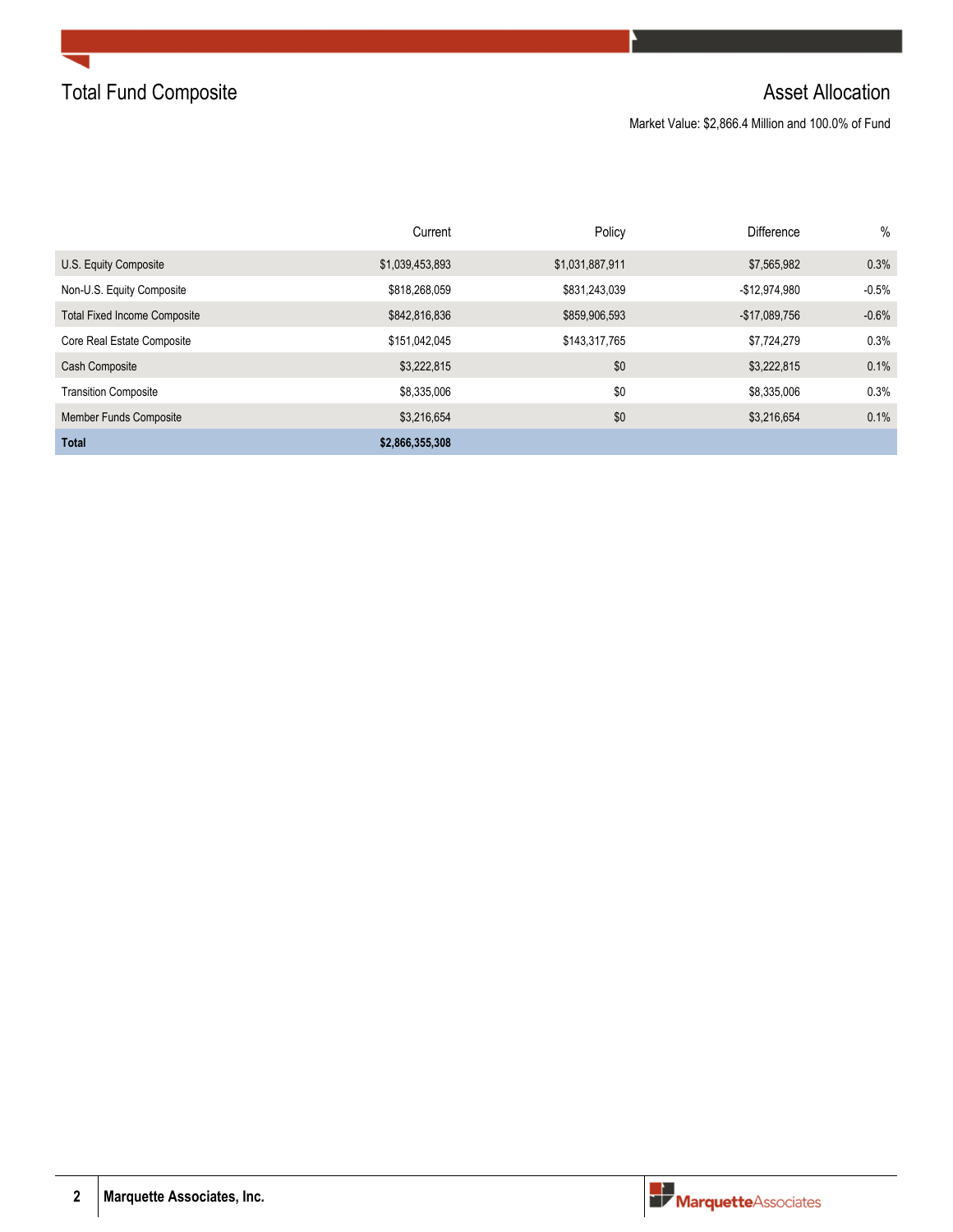

Market Value: \$2,866.4 Million and 100.0% of Fund

### **Summary of Cash Flows**

|                               | <b>Fourth Quarter</b> |
|-------------------------------|-----------------------|
| <b>Beginning Market Value</b> | \$0                   |
| Net Cash Flow                 | \$2,780,874,370       |
| Net Investment Change         | \$85,480,938          |
| <b>Ending Market Value</b>    | \$2,866,355,308       |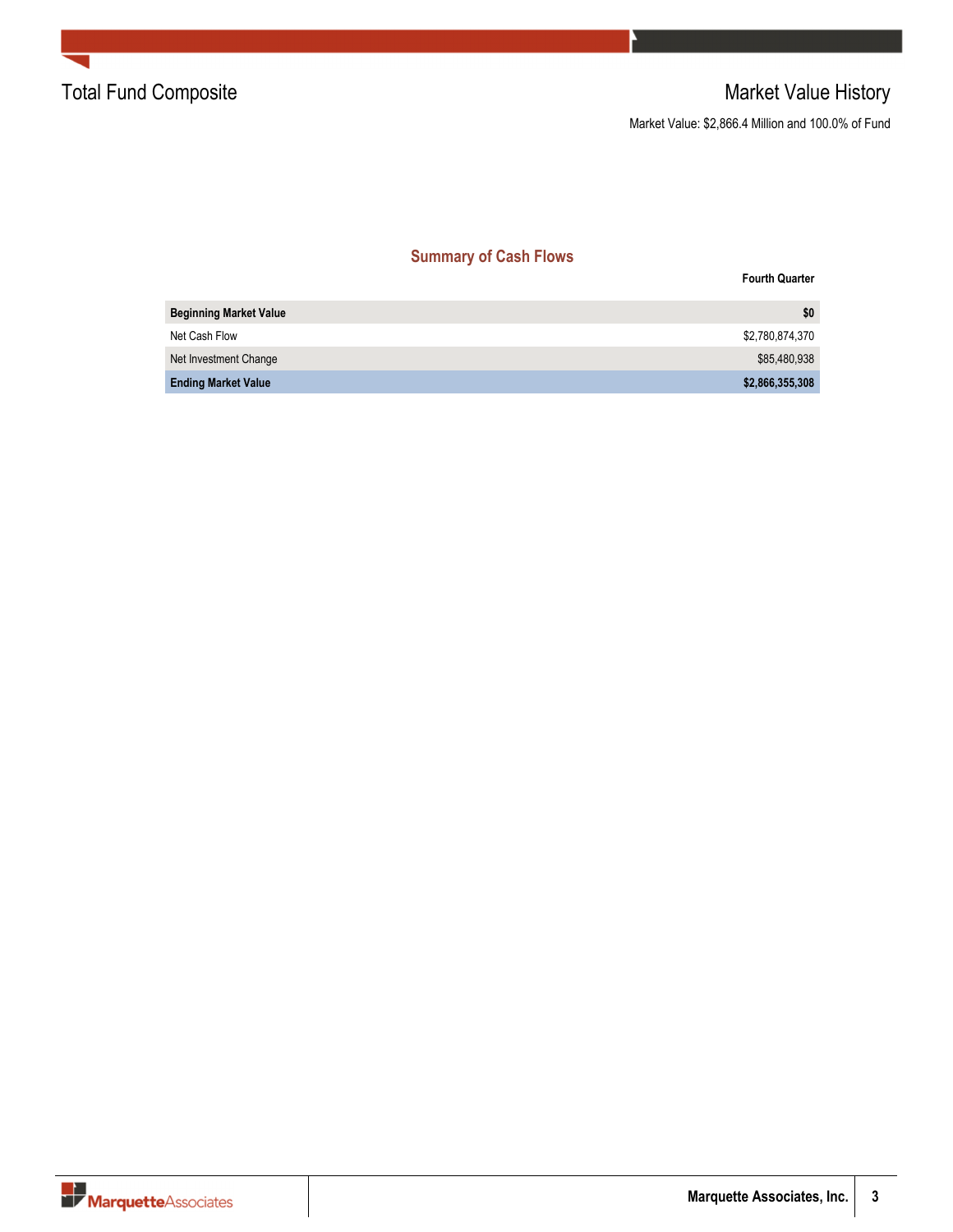# Total Fund Composite **Annualized Performance (Net of Fees)** Annualized Performance (Net of Fees)

Market Value: \$2,866.4 Million and 100.0% of Fund

|                                                   | 3 Mo                     | 1 Yr                 | 3 Yrs                    | 5 Yrs                    | 10 Yrs                   | Inception                | Inception<br>Date |
|---------------------------------------------------|--------------------------|----------------------|--------------------------|--------------------------|--------------------------|--------------------------|-------------------|
| <b>Total Fund Composite</b>                       | 4.1                      |                      | ۰.                       |                          | ۰.                       | 4.1                      | Oct-21            |
| <b>IFPIF Policy Benchmark</b>                     | 4.4                      | 12.9                 | 15.5                     | 11.2                     | 9.7                      | 4.4                      | $Oct-21$          |
| InvMetrics Public DB > \$1B Net Rank              | 46                       | --                   | $\overline{\phantom{m}}$ |                          | $-$                      | 46                       | $Oct-21$          |
| <b>Total Fund Composite excl. Member Funds</b>    |                          | ۰.                   |                          |                          | н.                       | 0.9                      | Oct-21            |
| <b>IFPIF Policy Benchmark</b>                     | 4.4                      | 12.9                 | 15.5                     | 11.2                     | 9.7                      | 1.2                      | $Oct-21$          |
| InvMetrics Public DB > \$1B Net Rank              | --                       | --                   | --                       | $\overline{\phantom{a}}$ | $\overline{\phantom{a}}$ | 68                       | $Oct-21$          |
| <b>Total Equity Composite</b>                     | ۰.                       | ۰.                   | ۰.                       |                          | н.                       | 1.0                      | Oct-21            |
| <b>MSCI ACWI IMI Net USD</b>                      | 6.1                      | 18.2                 | 20.2                     | 14.1                     | 11.8                     | 1.2                      | $Oct-21$          |
| InvMetrics Public DB Total Eq Net Rank            | $\overline{\phantom{a}}$ | $\overline{a}$       | $\overline{\phantom{a}}$ | $\overline{\phantom{a}}$ | $\overline{\phantom{a}}$ | 81                       | $Oct-21$          |
| <b>U.S. Equity Composite</b>                      |                          |                      | ۰.                       |                          |                          | 2.6                      | Oct-21            |
| Russell 3000                                      | 9.3                      | 25.7                 | 25.8                     | 18.0                     | 16.3                     | 2.4                      | $Oct-21$          |
| InvMetrics Public DB US Eq Net Rank               | --                       | --                   | --                       | --                       | --                       | 52                       | $Oct-21$          |
| Non-U.S. Equity Composite                         |                          | $\ddot{\phantom{a}}$ | ۰.                       |                          |                          | $-0.7$                   | Oct-21            |
| <b>MSCI ACWI ex USA IMI</b>                       | 1.6                      | 8.5                  | 13.6                     | 9.8                      | 7.6                      | $-0.6$                   | $Oct-21$          |
| InvMetrics Public DB ex-US Eq Net Rank            | --                       | --                   | --                       | $\overline{\phantom{a}}$ | --                       | 42                       | $Oct-21$          |
| <b>International Developed Equity Composite</b>   |                          |                      |                          |                          |                          | $-0.2$                   | Oct-21            |
| <b>MSCI World ex USA IMI NR USD</b>               | 2.7                      | 12.4                 | 14.4                     | 9.8                      | 8.1                      | $-0.1$                   | $Oct-21$          |
| InvMetrics Public DB Dev Mkt ex-US Eq Net<br>Rank | --                       |                      |                          |                          |                          | 34                       | $Oct-21$          |
| <b>Emerging Markets Equity Composite</b>          |                          |                      |                          |                          |                          | $-1.6$                   | Oct-21            |
| <b>MSCI Emerging Markets IMI</b>                  | $-1.0$                   | $-0.3$               | 11.6                     | 10.1                     | 5.7                      | $-1.9$                   | $Oct-21$          |
| InvMetrics Public DB Emg Mkt Eq Net Rank          | --                       |                      |                          |                          |                          | $\overline{\phantom{a}}$ | $Oct-21$          |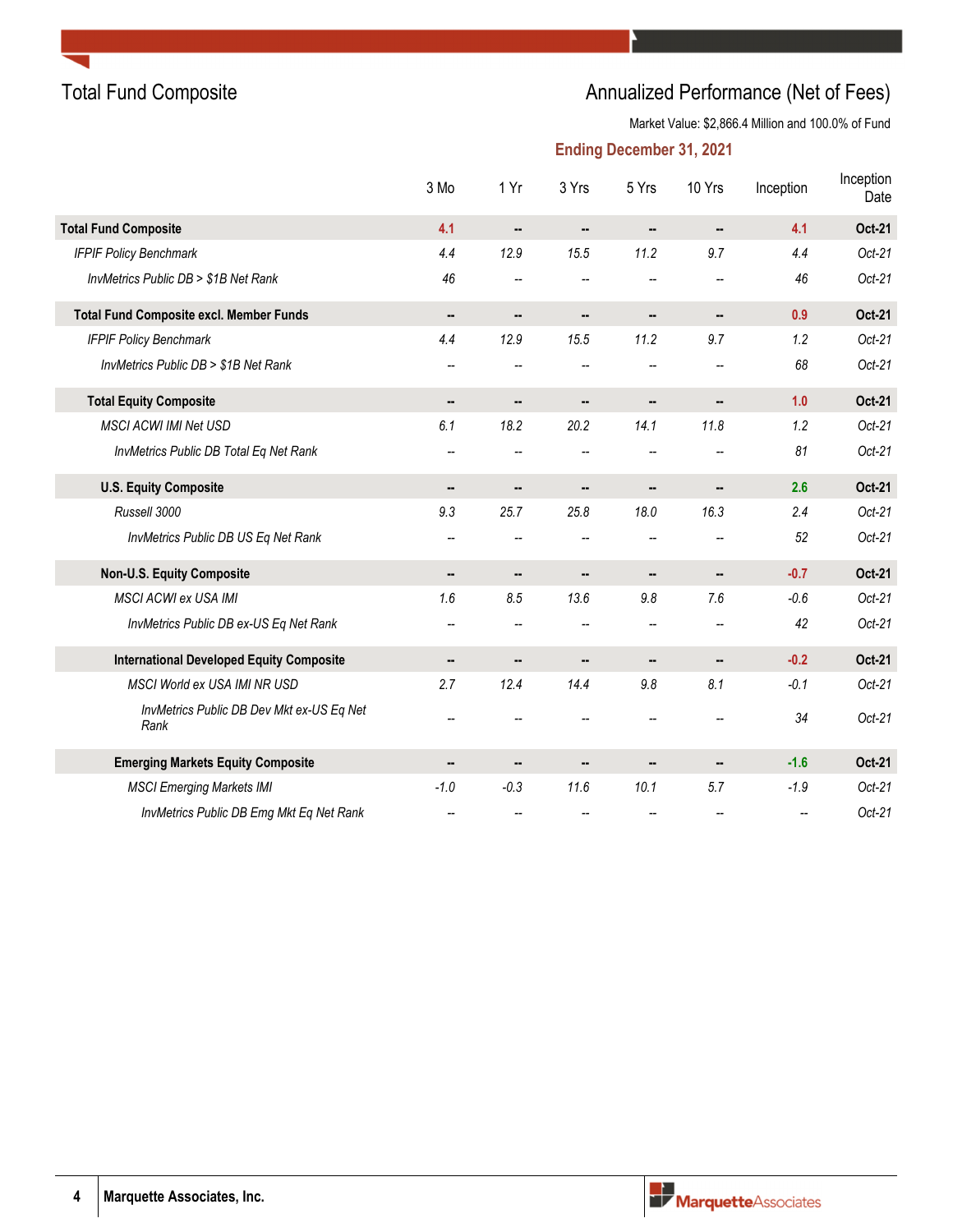

# Total Fund Composite **Annualized Performance (Net of Fees)** Annualized Performance (Net of Fees)

Market Value: \$2,866.4 Million and 100.0% of Fund

|                                                          | 3 Mo                     | 1 Yr                     | 3 Yrs          | 5 Yrs          | 10 Yrs | Inception | Inception<br>Date |
|----------------------------------------------------------|--------------------------|--------------------------|----------------|----------------|--------|-----------|-------------------|
| <b>Total Fixed Income Composite</b>                      |                          |                          |                |                |        | 0.1       | Oct-21            |
| <b>Bloomberg US Universal TR</b>                         | 0.0                      | $-1.1$                   | 5.2            | 3.8            | 3.3    | 0.1       | $Oct-21$          |
| InvMetrics Public DB Total Fix Inc Net Rank              |                          |                          |                |                |        | 27        | $Oct-21$          |
| <b>Rate Sensitive Composite</b>                          | $\overline{\phantom{a}}$ | ۰.                       | ۰.             |                |        | 0.2       | Oct-21            |
| <b>Bloomberg US Aggregate TR</b>                         | $0.0\,$                  | $-1.5$                   | 4.8            | 3.6            | 2.9    | $0.0\,$   | $Oct-21$          |
| InvMetrics Public DB US Fix Inc Net Rank                 |                          |                          | $-$            |                | --     | 11        | $Oct-21$          |
| <b>Treasury Inflation Protected Securities Composite</b> | ۰.                       | ۰.                       | ۰.             |                |        | 0.6       | Oct-21            |
| Bloomberg 1-3 Year US TIPS                               | 1.3                      | 5.5                      | 4.6            | 3.0            | 1.6    | 0.6       | $Oct-21$          |
| <b>Core Fixed Income Composite</b>                       | $\blacksquare$           |                          |                |                |        | 0.1       | Oct-21            |
| <b>Bloomberg US Aggregate TR</b>                         | $0.0\,$                  | $-1.5$                   | 4.8            | 3.6            | 2.9    | $0.0\,$   | $Oct-21$          |
| InvMetrics Public DB US Fix Inc Net Rank                 | --                       | $-$                      | $\overline{a}$ | $\overline{a}$ | --     | 21        | $Oct-21$          |
| <b>Credit Fixed Income Composite</b>                     |                          | ۰.                       | ۰.             | ۰.             | ۰.     | $-0.5$    | Oct-21            |
| JP Morgan EMBI Global Diversified                        | $-0.4$                   | $-1.8$                   | 5.9            | 4.7            | 5.3    | $-0.5$    | $Oct-21$          |
| <b>Emerging Markets Debt Composite</b>                   |                          |                          |                |                | ۰.     | $-0.5$    | Oct-21            |
| JP Morgan EMBI Global Diversified                        | $-0.4$                   | $-1.8$                   | 5.9            | 4.7            | 5.3    | $-0.5$    | $Oct-21$          |
| <b>Real Estate Composite</b>                             |                          |                          | --             |                | --     | 7.6       | Oct-21            |
| <b>Real Assets Custom Benchmark</b>                      | 10.9                     | 30.5                     | 13.2           | 9.7            | 10.7   | 7.7       | $Oct-21$          |
| InvMetrics Public DB Real Estate Pub+Priv Net Rank       | --                       | $\overline{\phantom{a}}$ | $-$            | $\overline{a}$ |        | 60        | $Oct-21$          |
| <b>Core Real Estate Composite</b>                        |                          | ۰.                       |                |                | --     | 7.6       | Oct-21            |
| <b>Real Assets Custom Benchmark</b>                      | 10.9                     | 30.5                     | 13.2           | 9.7            | 10.7   | 7.7       | $Oct-21$          |
| InvMetrics Public DB Real Estate Pub+Priv Net<br>Rank    | --                       |                          |                |                |        | 60        | $Oct-21$          |
| <b>Public Real Estate Composite</b>                      |                          |                          |                |                |        | 8.1       | Oct-21            |
| FTSE NAREIT Equity REIT                                  | 16.3                     | 43.2                     | 18.4           | 10.8           | 11.4   | 8.1       | $Oct-21$          |
| InvMetrics Public DB Real Estate Pub Net Rank            |                          |                          |                |                |        | --        | $Oct-21$          |
| <b>Private Real Estate Composite</b>                     |                          |                          |                |                |        | 8.6       | <b>Oct-21</b>     |
| NFI-ODCE Equal Weighted                                  | 7.4                      | 21.9                     | 8.9            | 8.2            | 9.7    | 7.4       | $Oct-21$          |
| InvMetrics Public DB Real Estate Priv Net Rank           | --                       | --                       | --             | --             | --     | 16        | $Oct-21$          |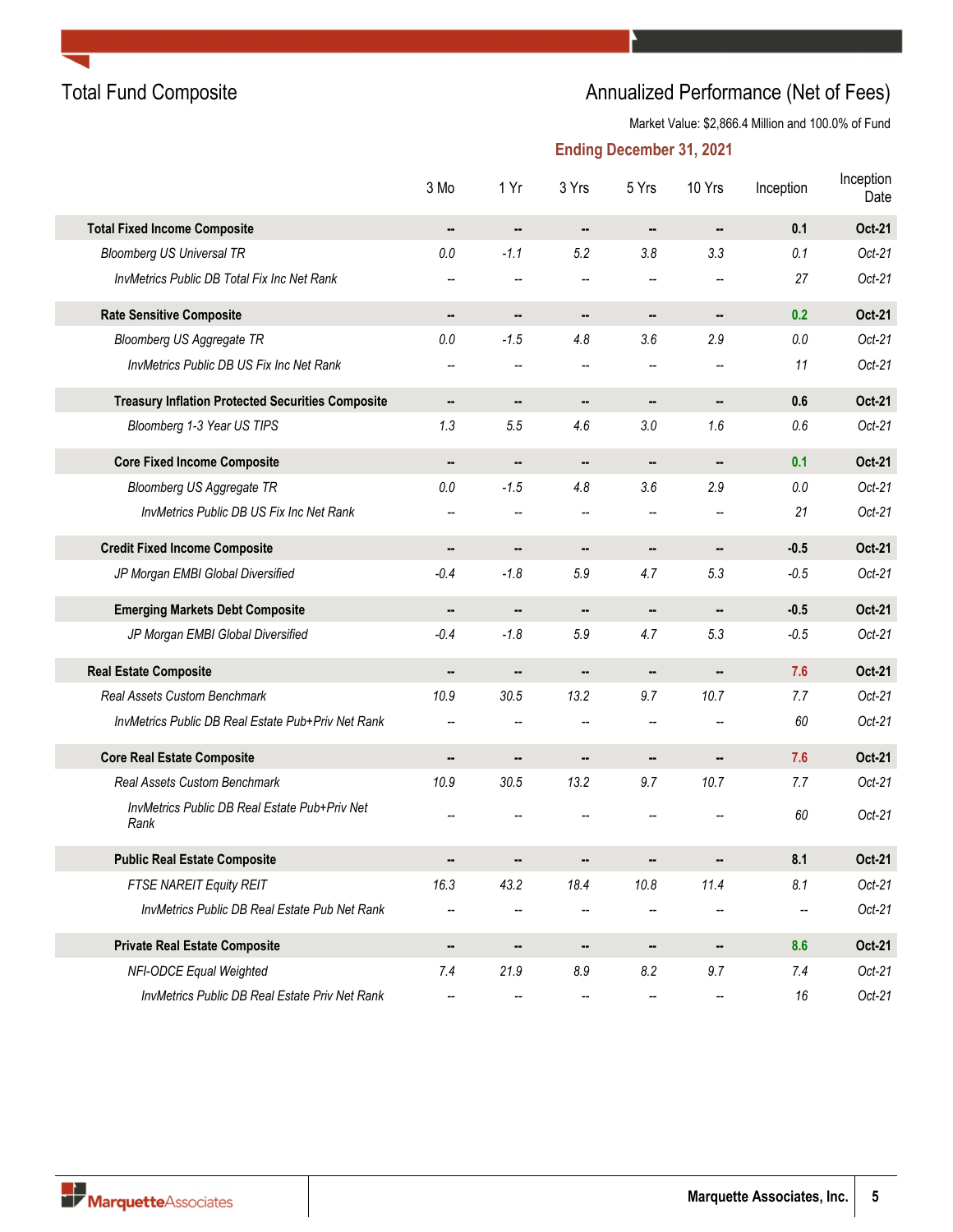

# Total Fund Composite **Annualized Performance (Net of Fees)** Annualized Performance (Net of Fees)

Market Value: \$2,866.4 Million and 100.0% of Fund



### **InvMetrics Public DB > \$1B Net Return Comparison**

|                        | Return                                                       |            |
|------------------------|--------------------------------------------------------------|------------|
|                        | <b>5th Percentile</b>                                        | 5.1        |
|                        | 25th Percentile                                              | 4.5        |
|                        | Median                                                       | 4.0        |
| <b>75th Percentile</b> |                                                              | 3.5        |
|                        | 95th Percentile                                              | 2.4        |
|                        | # of Portfolios                                              | 55         |
| $\bullet$<br>▲         | <b>Total Fund Composite</b><br><b>IFPIF Policy Benchmark</b> | 4.1<br>4.4 |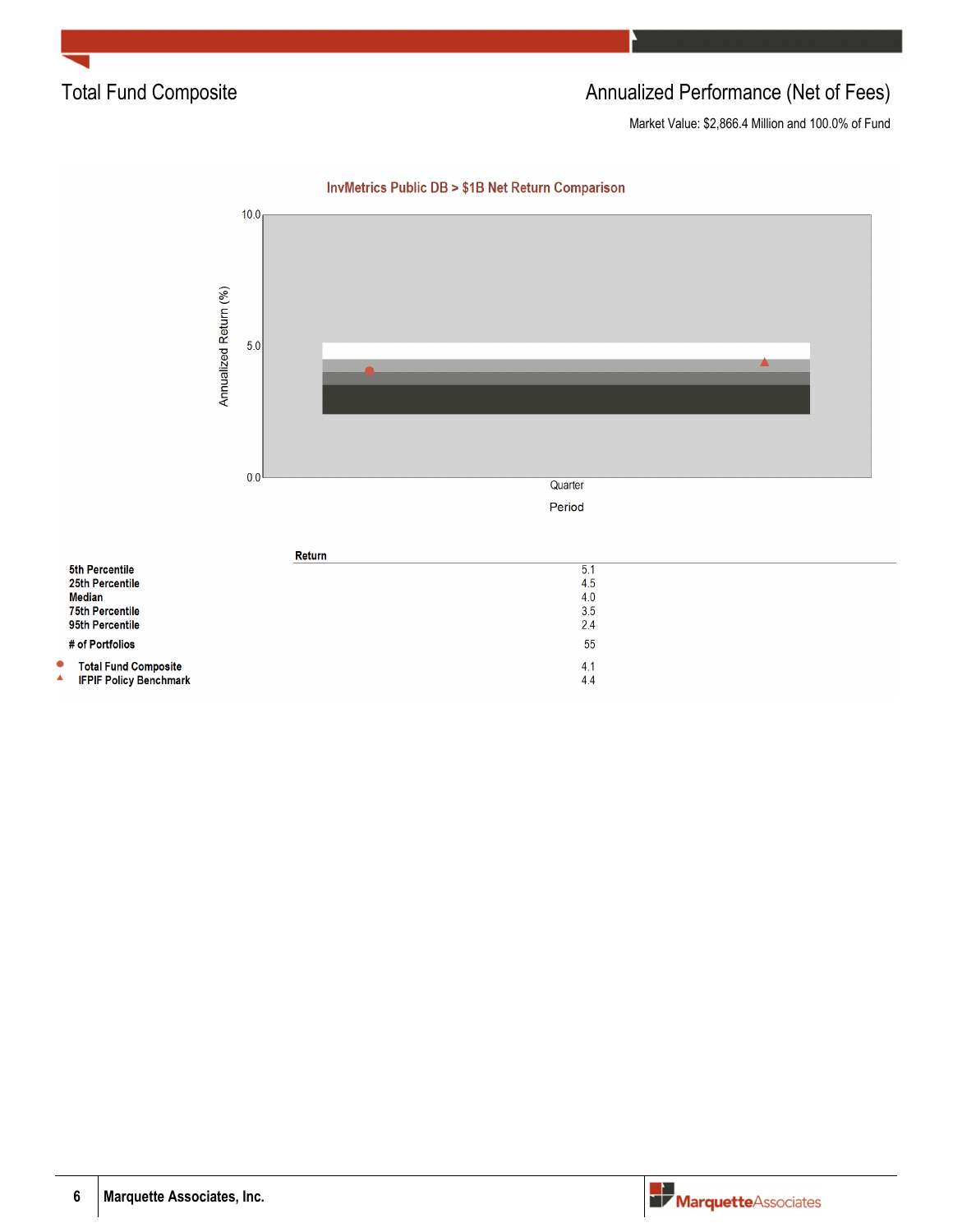# Investment Manager **Annualized Performance (Net of Fees)** Annualized Performance (Net of Fees)

Market Value: \$2,866.4 Million and 100.0% of Fund

|                                                 | 3 Mo                     | 1 Yr                     | 3 Yrs                    | 5 Yrs                    | 10 Yrs                       | Inception | Inception<br>Date |
|-------------------------------------------------|--------------------------|--------------------------|--------------------------|--------------------------|------------------------------|-----------|-------------------|
| <b>Total Fund Composite</b>                     | 4.1                      | н,                       | н,                       | н,                       | н,                           | 4.1       | <b>Oct-21</b>     |
| <b>IFPIF Policy Benchmark</b>                   | 4.4                      | 12.9                     | 15.5                     | 11.2                     | 9.7                          | 4.4       | $Oct-21$          |
| InvMetrics Public DB > \$1B Net Rank            | 46                       | $-$                      | --                       | --                       |                              | 46        | $Oct-21$          |
| <b>Total Fund Composite excl. Member Funds</b>  | н,                       | н,                       | н,                       | .,                       | $\blacksquare$               | 0.9       | <b>Oct-21</b>     |
| <b>IFPIF Policy Benchmark</b>                   | 4.4                      | 12.9                     | 15.5                     | 11.2                     | 9.7                          | 1.2       | $Oct-21$          |
| InvMetrics Public DB > \$1B Net Rank            | $\overline{\phantom{m}}$ | --                       | --                       |                          |                              | 68        | $Oct-21$          |
| <b>Total Equity Composite</b>                   | н,                       | ш,                       | н,                       |                          |                              | 1.0       | <b>Oct-21</b>     |
| <b>MSCI ACWI IMI Net USD</b>                    | 6.1                      | 18.2                     | 20.2                     | 14.1                     | 11.8                         | 1.2       | $Oct-21$          |
| InvMetrics Public DB Total Eq Net Rank          | $\overline{\phantom{a}}$ | --                       | --                       | --                       |                              | 81        | $Oct-21$          |
| <b>U.S. Equity Composite</b>                    | н.                       | н,                       | н,                       | н,                       | н,                           | 2.6       | <b>Oct-21</b>     |
| Russell 3000                                    | 9.3                      | 25.7                     | 25.8                     | 18.0                     | 16.3                         | 2.4       | $Oct-21$          |
| InvMetrics Public DB US Eq Net Rank             | $\overline{\phantom{m}}$ | --                       |                          | --                       |                              | 52        | $Oct-21$          |
| Rhumbline Russell 200                           | $\overline{\phantom{a}}$ | $\overline{\phantom{a}}$ | $\overline{\phantom{a}}$ | $\overline{\phantom{a}}$ | $\overline{\phantom{a}}$     | 3.4       | Oct-21            |
| Russell Top 200                                 | 11.0                     | 27.9                     | 27.3                     | 19.7                     | 17.2                         | 3.4       | $Oct-21$          |
| eV US Large Cap Equity Net Rank                 | $\overline{a}$           | --                       |                          |                          |                              |           | $Oct-21$          |
| Rhumbline Russell Midcap                        | $\overline{\phantom{a}}$ | --                       | --                       | --                       | --                           | 0.4       | Oct-21            |
| Russell MidCap                                  | 6.4                      | 22.6                     | 23.3                     | 15.1                     | 14.9                         | 0.5       | $Oct-21$          |
| eV US Mid Cap Core Equity Net Rank              | $-$                      | $-$                      |                          |                          |                              | 87        | $Oct-21$          |
| Rhumbline S&P 600                               | --                       | $\overline{\phantom{a}}$ | --                       | --                       | --                           | 2.1       | Oct-21            |
| S&P 600 SmallCap                                | 5.6                      | 26.8                     | 20.1                     | 12.4                     | 14.5                         | 2.1       | $Oct-21$          |
| eV US Small Cap Core Equity Net Rank            | $\overline{\phantom{a}}$ | $\overline{\phantom{a}}$ | --                       | $\overline{\phantom{0}}$ |                              | 37        | $Oct-21$          |
| <b>Non-U.S. Equity Composite</b>                | н,                       | н,                       | .,                       |                          | .,                           | $-0.7$    | <b>Oct-21</b>     |
| <b>MSCI ACWI ex USA IMI</b>                     | 1.6                      | 8.5                      | 13.6                     | 9.8                      | 7.6                          | $-0.6$    | $Oct-21$          |
| InvMetrics Public DB ex-US Eq Net Rank          | $\overline{\phantom{a}}$ | --                       | $\overline{\phantom{a}}$ | $\overline{\phantom{a}}$ | $\overline{\phantom{a}}$     | 42        | $Oct-21$          |
| <b>International Developed Equity Composite</b> | н,                       | ш,                       | н,                       |                          | $\blacksquare$               | $-0.2$    | <b>Oct-21</b>     |
| MSCI World ex USA IMI NR USD                    | 2.7                      | 12.4                     | 14.4                     | 9.8                      | 8.1                          | $-0.1$    | $Oct-21$          |
| InvMetrics Public DB Dev Mkt ex-US Eq Net Rank  | $\overline{\phantom{a}}$ | --                       | --                       | --                       |                              | 34        | $Oct-21$          |
| SSGA World ex US                                | --                       | --                       | --                       | $\overline{\phantom{a}}$ | $\qquad \qquad \blacksquare$ | 0.1       | Oct-21            |
| <b>MSCI World ex USA</b>                        | 3.1                      | 12.6                     | 14.1                     | 9.6                      | 7.8                          | 0.2       | $Oct-21$          |
| eV EAFE Large Cap Core Net Rank                 |                          |                          |                          |                          |                              | 62        | $Oct-21$          |
| SSGA World ex US Small                          |                          |                          |                          |                          |                              | $-1.6$    | Oct-21            |
| MSCI World ex USA Small Cap                     | 0.4                      | 11.1                     | 16.3                     | 11.0                     | 10.0                         | $-1.6$    | $Oct-21$          |
| eV EAFE Small Cap Core Net Rank                 | --                       |                          |                          |                          |                              | 70        | $Oct-21$          |
| <b>Emerging Markets Equity Composite</b>        | н,                       | ш,                       | н.                       | ш,                       | ш,                           | $-1.6$    | <b>Oct-21</b>     |
| <b>MSCI Emerging Markets IMI</b>                | $-1.0$                   | $-0.3$                   | 11.6                     | 10.1                     | 5.7                          | $-1.9$    | $Oct-21$          |
| InvMetrics Public DB Emg Mkt Eq Net Rank        | --                       |                          |                          |                          |                              | --        | $Oct-21$          |
| <b>SSGA MSCI EM</b>                             | --                       | --                       | $\qquad \qquad \cdots$   | $\overline{\phantom{a}}$ | --                           | $-2.2$    | Oct-21            |
| <b>MSCI Emerging Markets</b>                    | $-1.3$                   | $-2.5$                   | 10.9                     | 9.9                      | 5.5                          | $-2.3$    | $Oct-21$          |
| eV Emg Mkts Large Cap Core Equity Net Rank      |                          | --                       |                          |                          |                              | 75        | $Oct-21$          |
| <b>SSGA EM Small</b>                            | $\overline{\phantom{a}}$ | $\qquad \qquad -$        | --                       | --                       | --                           | 1.1       | Oct-21            |
| <b>MSCI Emerging Markets Small Cap</b>          | 1.3                      | 18.8                     | 16.5                     | 11.5                     | 7.4                          | 1.1       | $Oct-21$          |
| eV Emg Mkts Small Cap Equity Net Rank           | $\overline{\phantom{a}}$ | --                       |                          |                          |                              | 59        | $Oct-21$          |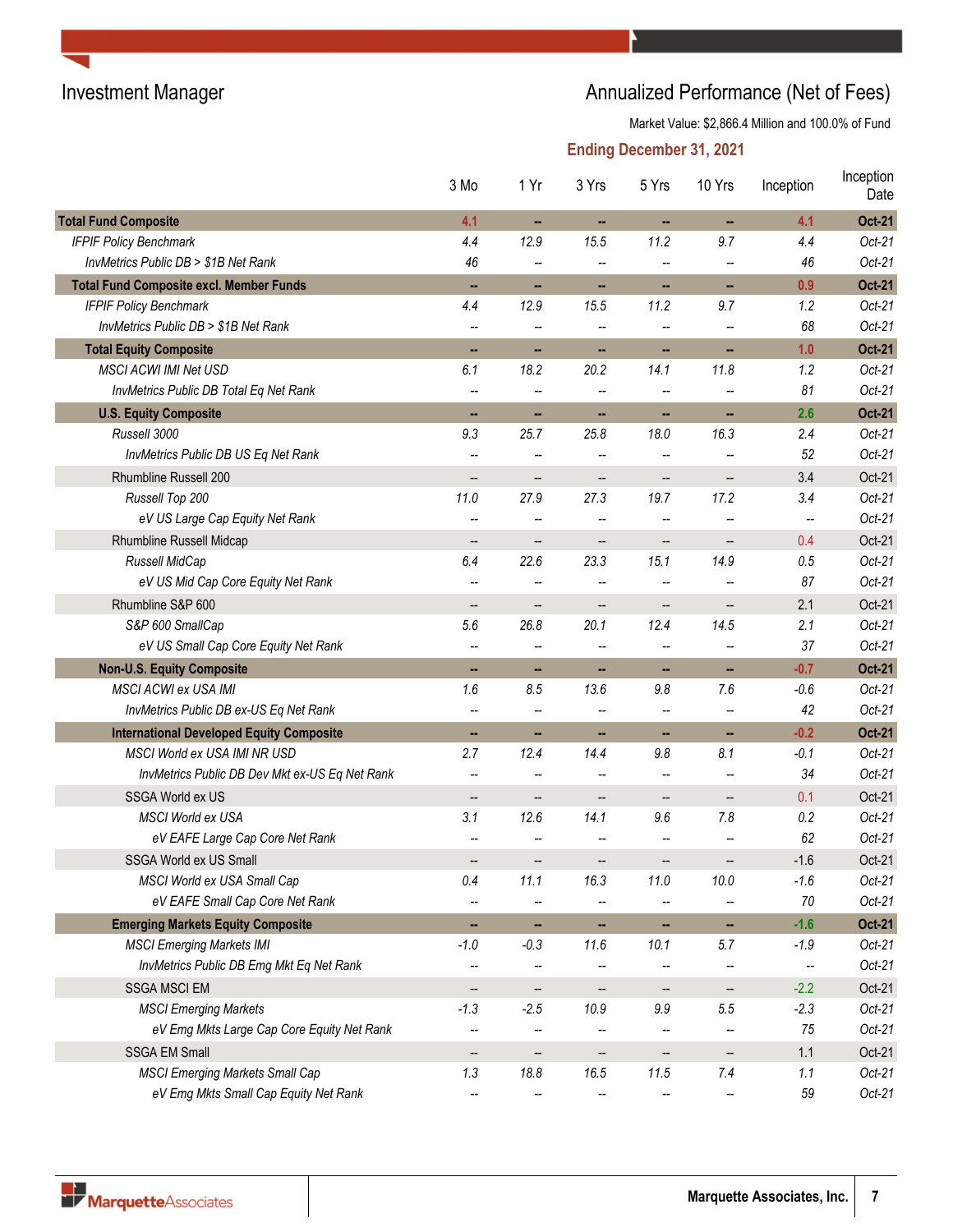# Investment Manager **Annualized Performance (Net of Fees)** Annualized Performance (Net of Fees)

Market Value: \$2,866.4 Million and 100.0% of Fund

|                                                          | 3 Mo                     | 1 Yr                     | 3 Yrs                    | 5 Yrs                    | 10 Yrs                   | Inception | Inception<br>Date |
|----------------------------------------------------------|--------------------------|--------------------------|--------------------------|--------------------------|--------------------------|-----------|-------------------|
| <b>Total Fixed Income Composite</b>                      | н,                       | н.                       | н,                       |                          | ш,                       | 0.1       | <b>Oct-21</b>     |
| <b>Bloomberg US Universal TR</b>                         | 0.0                      | $-1.1$                   | 5.2                      | 3.8                      | 3.3                      | 0.1       | $Oct-21$          |
| InvMetrics Public DB Total Fix Inc Net Rank              | --                       | $\overline{\phantom{a}}$ | $\overline{\phantom{a}}$ | $\overline{a}$           |                          | 27        | $Oct-21$          |
| <b>Rate Sensitive Composite</b>                          | ш,                       | н.                       | н.                       | н,                       | ш,                       | 0.2       | <b>Oct-21</b>     |
| Bloomberg US Aggregate TR                                | 0.0                      | $-1.5$                   | 4.8                      | 3.6                      | 2.9                      | 0.0       | $Oct-21$          |
| InvMetrics Public DB US Fix Inc Net Rank                 | --                       | $\overline{\phantom{a}}$ | $\overline{\phantom{a}}$ | $\overline{\phantom{a}}$ |                          | 11        | $Oct-21$          |
| <b>Treasury Inflation Protected Securities Composite</b> | ш,                       | н,                       | н,                       | н,                       | ш,                       | 0.6       | <b>Oct-21</b>     |
| Bloomberg 1-3 Year US TIPS                               | 1.3                      | 5.5                      | 4.6                      | 3.0                      | 1.6                      | 0.6       | $Oct-21$          |
| <b>SSGA TIPS</b>                                         | $\overline{\phantom{a}}$ | $\overline{\phantom{a}}$ | $\qquad \qquad -$        | --                       |                          | 0.6       | Oct-21            |
| Bloomberg 1-3 Year US TIPS                               | 1.3                      | 5.5                      | 4.6                      | 3.0                      | 1.6                      | 0.6       | $Oct-21$          |
| eV US TIPS / Inflation Fixed Inc Net Rank                | Ξ.                       | $\overline{\phantom{a}}$ | $\overline{\phantom{a}}$ | $\overline{\phantom{a}}$ |                          | 95        | $Oct-21$          |
| <b>Core Fixed Income Composite</b>                       | ä,                       | $\overline{\phantom{a}}$ | $\overline{\phantom{a}}$ | н,                       | ÷.                       | 0.1       | <b>Oct-21</b>     |
| Bloomberg US Aggregate TR                                | 0.0                      | $-1.5$                   | 4.8                      | 3.6                      | 2.9                      | 0.0       | $Oct-21$          |
| InvMetrics Public DB US Fix Inc Net Rank                 |                          |                          |                          |                          |                          | 21        | $Oct-21$          |
| <b>SSGA Intermediate Credit</b>                          | $\overline{\phantom{a}}$ | $\overline{\phantom{a}}$ | $\overline{\phantom{a}}$ | $\overline{\phantom{a}}$ |                          | 0.0       | Oct-21            |
| <b>Bloomberg US Credit Int TR</b>                        | $-0.6$                   | $-1.0$                   | 5.1                      | 3.8                      | 3.5                      | 0.0       | $Oct-21$          |
| eV US Corporate Fixed Inc Net Rank                       | --                       | $\overline{\phantom{a}}$ | --                       | --                       |                          | 48        | $Oct-21$          |
| <b>SSGA Intermediate Treasury</b>                        | --                       | $\overline{\phantom{a}}$ | --                       | $\qquad \qquad -$        |                          | 0.0       | Oct-21            |
| Bloomberg US Treasury Int TR                             | $-0.6$                   | $-1.7$                   | 3.0                      | 2.3                      | 1.7                      | 0.0       | $Oct-21$          |
| eV US Government Fixed Inc Net Rank                      | $\overline{a}$           | $\overline{\phantom{a}}$ | $\overline{\phantom{a}}$ | $\overline{\phantom{a}}$ |                          | 25        | $Oct-21$          |
| <b>SSGA Securitized</b>                                  | --                       | $\overline{\phantom{a}}$ | $\qquad \qquad \qquad -$ | --                       | --                       | $-0.2$    | Oct-21            |
| <b>Bloomberg US Securitized MBS ABS CMBS TR</b>          | $-0.4$                   | $-1.0$                   | 3.1                      | 2.6                      | 2.4                      | $-0.2$    | $Oct-21$          |
| eV US Securitized Fixed Inc Net Rank                     | -−                       | $\overline{a}$           | $\overline{\phantom{a}}$ | $\overline{a}$           |                          | 48        | $Oct-21$          |
| <b>SSGA Long Treasury</b>                                | $\overline{\phantom{a}}$ | $\overline{\phantom{a}}$ | $\qquad \qquad -$        | --                       | $\overline{\phantom{a}}$ | 1.2       | Oct-21            |
| <b>Bloomberg US Treasury Long TR</b>                     | 3.1                      | $-4.6$                   | 8.8                      | 6.5                      | 4.5                      | 1.2       | $Oct-21$          |
| eV US Long Duration Fixed Inc Net Rank                   | --                       | $\overline{\phantom{a}}$ | --                       |                          |                          | 1         | $Oct-21$          |
| <b>Credit Fixed Income Composite</b>                     | ш,                       | ш,                       | н,                       | н,                       | ш,                       | $-0.5$    | <b>Oct-21</b>     |
| JP Morgan EMBI Global Diversified                        | $-0.4$                   | $-1.8$                   | 5.9                      | 4.7                      | 5.3                      | $-0.5$    | $Oct-21$          |
| <b>Emerging Markets Debt Composite</b>                   | ш,                       | ш,                       | н.                       | ш,                       | $\sim$                   | $-0.5$    | <b>Oct-21</b>     |
| JP Morgan EMBI Global Diversified                        | $-0.4$                   | $-1.8$                   | 5.9                      | 4.7                      | 5.3                      | $-0.5$    | $Oct-21$          |
| <b>SSGA EM Global Diversified</b>                        | $\overline{\phantom{a}}$ | $\overline{\phantom{a}}$ | $\qquad \qquad -$        | $\overline{\phantom{a}}$ | $\overline{\phantom{a}}$ | $-0.5$    | Oct-21            |
| JP Morgan EMBI Global Diversified                        | $-0.4$                   | $-1.8$                   | 5.9                      | 4.7                      | 5.3                      | $-0.5$    | $Oct-21$          |
| eV Emg Mkts Fixed Inc - Hard Currency Net Rank           |                          |                          |                          |                          |                          | 26        | $Oct-21$          |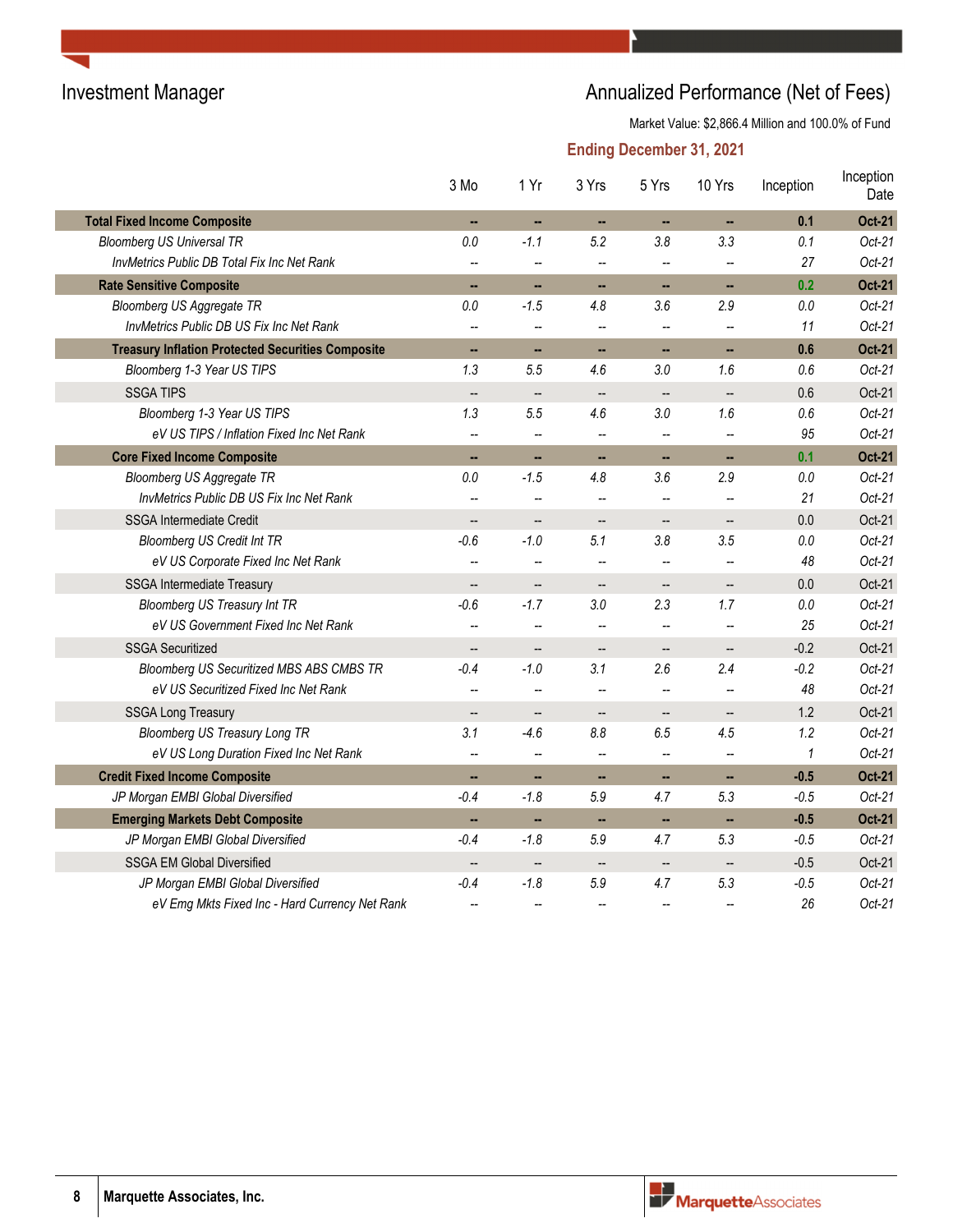# Investment Manager **Annualized Performance (Net of Fees)** Annualized Performance (Net of Fees)

Market Value: \$2,866.4 Million and 100.0% of Fund

|                                                       | 3 Mo                     | 1 Yr                     | 3 Yrs                    | 5 Yrs                                 | 10 Yrs | Inception | Inception<br>Date |
|-------------------------------------------------------|--------------------------|--------------------------|--------------------------|---------------------------------------|--------|-----------|-------------------|
| <b>Real Estate Composite</b>                          | --                       | --                       | --                       | --                                    |        | 7.6       | <b>Oct-21</b>     |
| <b>Real Assets Custom Benchmark</b>                   | 10.9                     | 30.5                     | 13.2                     | 9.7                                   | 10.7   | 7.7       | $Oct-21$          |
| InvMetrics Public DB Real Estate Pub+Priv Net Rank    | --                       |                          | --                       | $\overline{\phantom{m}}$              |        | 60        | $Oct-21$          |
| <b>Core Real Estate Composite</b>                     | --                       | --                       | --                       | --                                    |        | 7.6       | <b>Oct-21</b>     |
| <b>Real Assets Custom Benchmark</b>                   | 10.9                     | 30.5                     | 13.2                     | 9.7                                   | 10.7   | 7.7       | $Oct-21$          |
| InvMetrics Public DB Real Estate Pub+Priv Net Rank    | --                       |                          |                          |                                       |        | 60        | $Oct-21$          |
| <b>Public Real Estate Composite</b>                   | --                       | --                       | --                       |                                       |        | 8.1       | <b>Oct-21</b>     |
| FTSE NAREIT Equity REIT                               | 16.3                     | 43.2                     | 18.4                     | 10.8                                  | 11.4   | 8.1       | $Oct-21$          |
| InvMetrics Public DB Real Estate Pub Net Rank         | --                       |                          | --                       |                                       |        | --        | $Oct-21$          |
| <b>SSGA FTSE NAREIT</b>                               | $-$                      | $\overline{\phantom{a}}$ | $\overline{\phantom{a}}$ | $\hspace{0.05cm}$ – $\hspace{0.05cm}$ | --     | 8.1       | Oct-21            |
| FTSE NAREIT Equity REIT                               | 16.3                     | 43.2                     | 18.4                     | 10.8                                  | 11.4   | 8.1       | $Oct-21$          |
| eV US REIT Net Rank                                   | $\overline{\phantom{m}}$ | $\overline{\phantom{m}}$ | --                       | $\overline{\phantom{m}}$              | --     | 36        | $Oct-21$          |
| <b>Private Real Estate Composite</b>                  | --                       | --                       | --                       |                                       | --     | 8.6       | <b>Oct-21</b>     |
| <b>NFI-ODCE Equal Weighted</b>                        | 7.4                      | 21.9                     | 8.9                      | 8.2                                   | 9.7    | 7.4       | $Oct-21$          |
| <b>InvMetrics Public DB Real Estate Priv Net Rank</b> | --                       | $\overline{\phantom{a}}$ | --                       | $\overline{\phantom{a}}$              | --     | 16        | $Oct-21$          |
| Principal USPA Fund                                   | --                       | $\overline{\phantom{m}}$ | $\overline{\phantom{a}}$ |                                       |        | 8.6       | Oct-21            |
| NFI-ODCE Equal Weighted                               | 7.4                      | 21.9                     | 8.9                      | 8.2                                   | 9.7    | 7.4       | $Oct-21$          |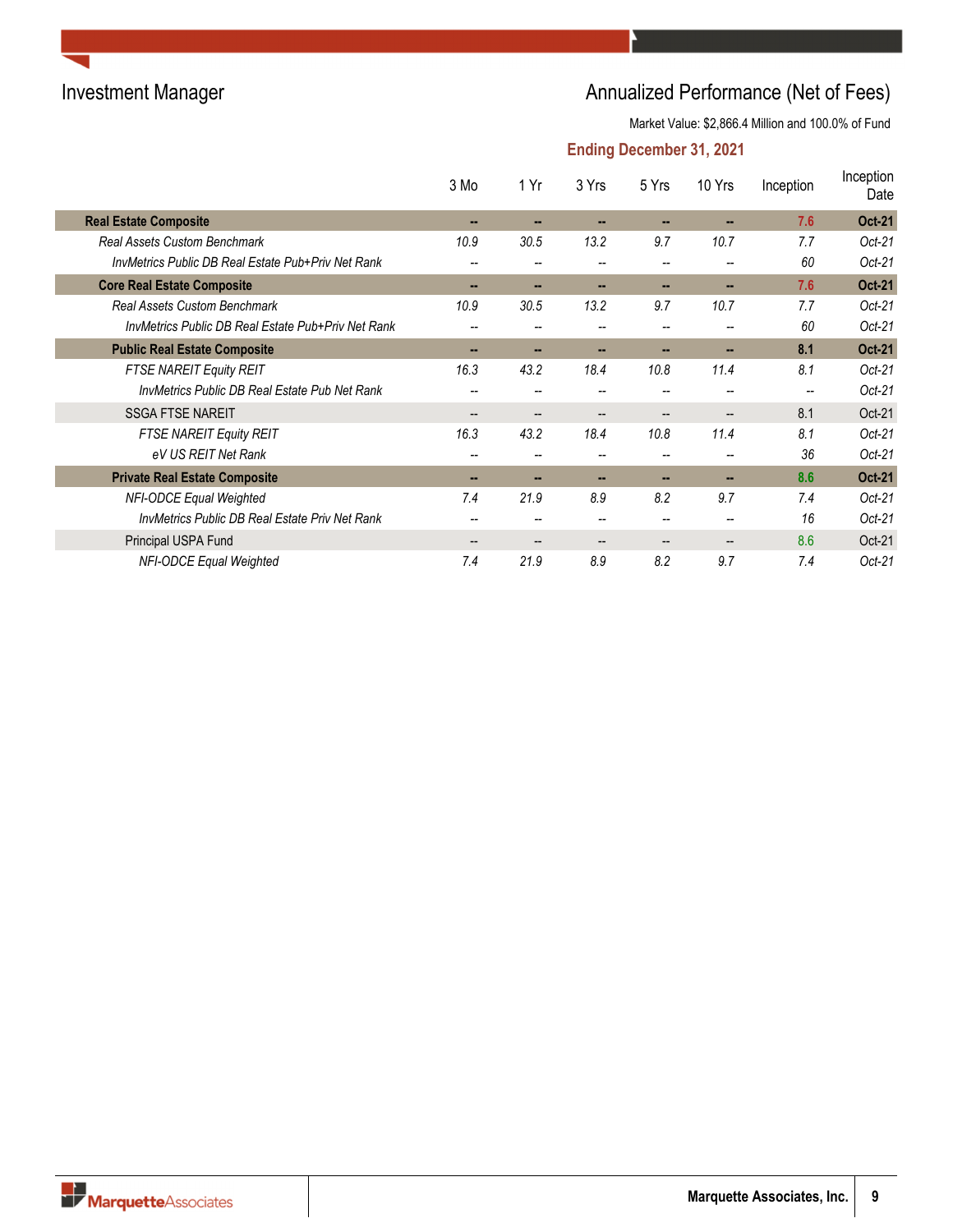## **Benchmark History**

**As of December 31, 2021**

| <b>Total Fund Composite</b> |         |                                                                                                                                                                                                                                                                                                                                                                                                                                                                                                |
|-----------------------------|---------|------------------------------------------------------------------------------------------------------------------------------------------------------------------------------------------------------------------------------------------------------------------------------------------------------------------------------------------------------------------------------------------------------------------------------------------------------------------------------------------------|
| 10/1/2021                   | Present | 25% Russell Top 200 / 9% Russell MidCap / 2% S&P 600 SmallCap / 16% MSCI World ex USA / 3% MSCI World ex USA<br>Small Cap / 8% MSCI Emerging Markets / 2% MSCI Emerging Markets Small Cap / 3% Bloomberg 1-3 Year US TIPS / 9%<br>Bloomberg US Credit Int TR / 6% Bloomberg US Treasury Int TR / 3% Bloomberg US Treasury Long TR / 6% Bloomberg<br>US Securitized MBS ABS CMBS TR / 3% JP Morgan EMBI Global Diversified / 2% FTSE NAREIT Equity REIT / 3% NFI-<br><b>ODCE Equal Weighted</b> |
| Real Assets Composite       |         |                                                                                                                                                                                                                                                                                                                                                                                                                                                                                                |
| 10/1/2021                   | Present | 60% NFI-ODCE Equal Weighted / 40% FTSE NAREIT Equity REIT<br><b>Performance Disclosures</b>                                                                                                                                                                                                                                                                                                                                                                                                    |
|                             |         |                                                                                                                                                                                                                                                                                                                                                                                                                                                                                                |
| Inception Performance       |         |                                                                                                                                                                                                                                                                                                                                                                                                                                                                                                |
|                             |         | Total Fund Composite inception performance is based on an October 1, 2021 start. All other account and composite<br>inception performance is based on an October 31, 2021 start.                                                                                                                                                                                                                                                                                                               |
| NFI-ODCE Equal Weighted     |         |                                                                                                                                                                                                                                                                                                                                                                                                                                                                                                |
|                             |         | Quarterly valued index. Value of the quarterly return is recognized in the last month of each quarter.                                                                                                                                                                                                                                                                                                                                                                                         |